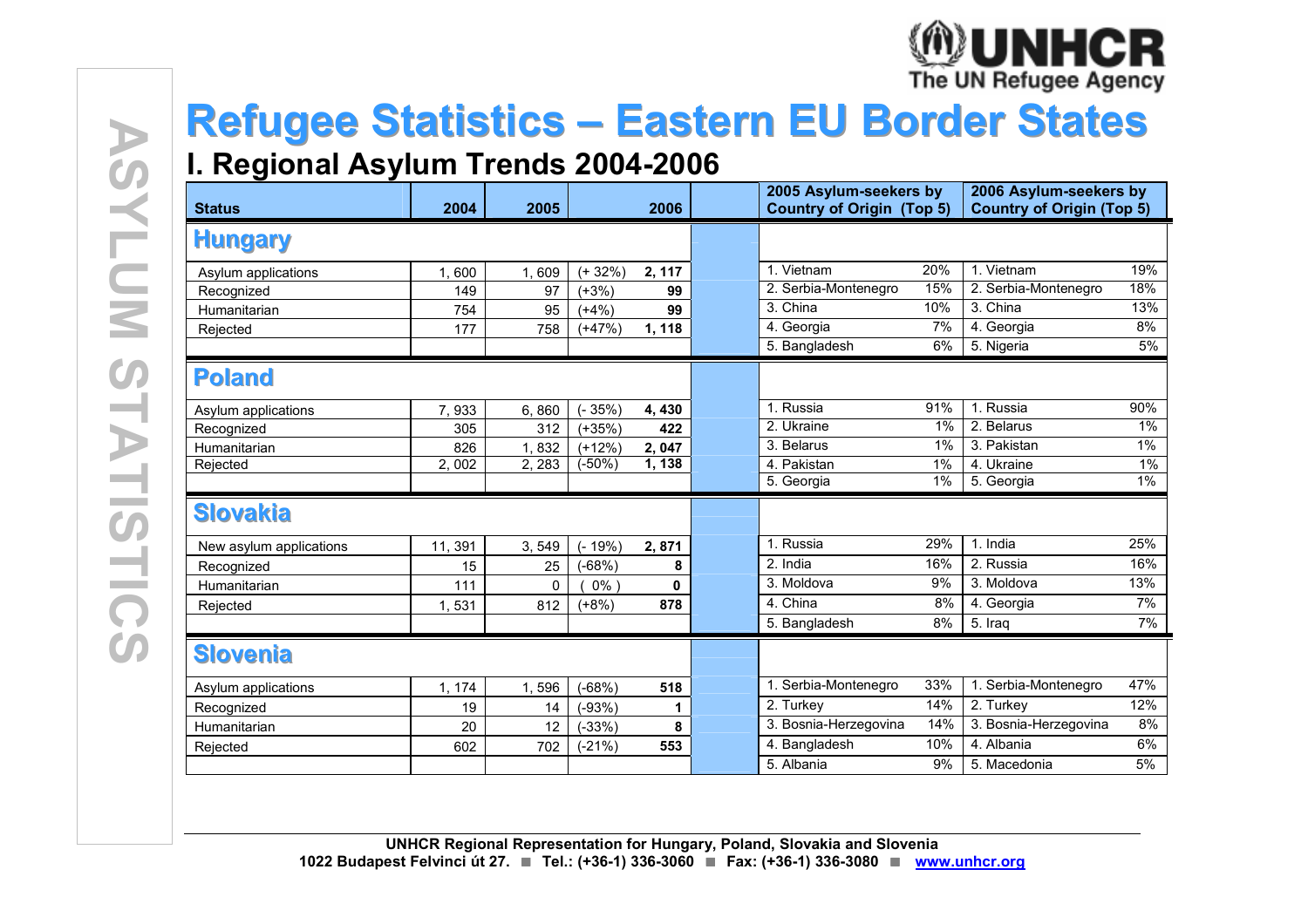# New EU Member States – Eastern Border<br>Letter Le

| <b>Status</b>       | 2004  | 2005 | 2006              | 2005 Asylum-seekers by<br><b>Country of Origin (Top 5)</b> | 2006 Asylum-seekers by<br><b>Country of Origin (Top 5)</b> |
|---------------------|-------|------|-------------------|------------------------------------------------------------|------------------------------------------------------------|
| <b>Bulgaria</b>     |       |      |                   |                                                            |                                                            |
| Asylum applications | 1,127 | 822  | 639<br>$(-22%)$   | 1. Afghanistan<br>47%                                      | 47%<br>. Afghanistan                                       |
| Recognized          | 17    | 8    | $12 \,$<br>$+50%$ | 2. Armenia<br>7%                                           | 11%<br>2. Armenia                                          |
| Humanitarian        | 257   | 78   | 83<br>(+6%)       | 3. India<br>7%                                             | 11%<br>3. Iraq                                             |
| Rejected            | 335   | 386  | 215<br>$(-44%)$   | 6%<br>4. Iraq                                              | 5%<br>4. Iran                                              |
|                     |       |      |                   | 5. Pakistan<br>5%                                          | 3%<br>5. Nigeria                                           |
| <b>Romania</b>      |       |      |                   |                                                            |                                                            |
| Asylum applications | 662   | 594  | $(-23%)$<br>460   | 17%<br>1. Iraq                                             | 17%<br>1. Iraq                                             |
| Recognized          | 61    | 54   | 51<br>$(-6%)$     | 2. China<br>8%                                             | 11%<br>2. China                                            |
| Humanitarian        | 15    | 14   | $(-29%)$<br>10    | 3. Turkey<br>7%                                            | 10%<br>3. Somalia                                          |
| Rejected            | 376   | 416  | 283<br>$(-32%)$   | 4. Syria<br>6%                                             | 6%<br>4. Turkey                                            |
|                     |       |      |                   | 5. Iran<br>6%                                              | 5%<br>5. Syria                                             |

#### Regional Sub-Total

(Hungary, Poland, Slovakia, Slovenia)

| <b>Status</b>       | 2004    | 2005   |        | 2006  |
|---------------------|---------|--------|--------|-------|
| Asylum applications | 22, 098 | 13.614 | (-27%) | 9,936 |
| Recognized          | 488     | 448    | (+18%) | 530   |
| Humanitarian        | 1.711   | 1.939  | (+11%) | 2.154 |
| Rejected            | 4, 312  | 4,555  | (-19%) | 3,687 |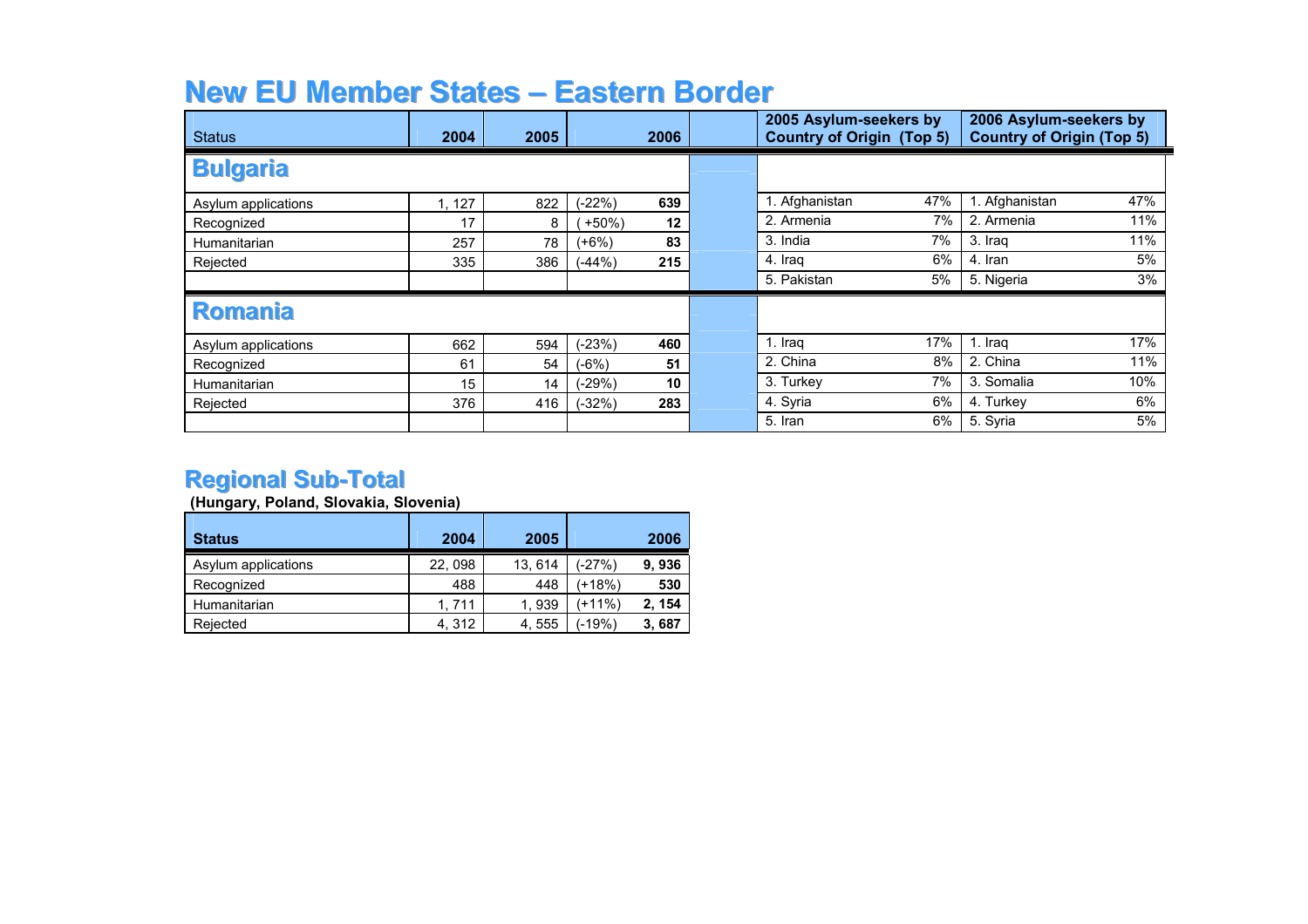### N**ew EU Member States Sub-Total**<br><sub>(Bulgaria, Romania)</sub>

(Bulgaria, Romania)

| <b>Status</b>       | 2004   | 2005  |        | 2006  |
|---------------------|--------|-------|--------|-------|
| Asylum applications | 1. 789 | 1,416 | (-22%) | 1,099 |
| Recognized          | 78     | 62    | $+2\%$ | 63    |
| Humanitarian        | 272    | 92    | (+1%   | 93    |
| Rejected            | 711    | 802   | (-38%) | 498   |

#### Regional Grand Total

(Bulgaria, Hungary, Poland, Romania, Slovakia, Slovenia)

| <b>Status</b>       | 2004   | 2005   |        | 2006   |
|---------------------|--------|--------|--------|--------|
| Asylum applications | 23.887 | 15,030 | (-27%) | 11,035 |
| Recognized          | 566    | 510    | (+16%) | 593    |
| Humanitarian        | 1.983  | 2031   | (+11%) | 2.247  |
| Rejected            | 5,023  | 5,357  | (-22%) | 4,185  |

## II Unaccompanied and Separated Children in <sup>2006</sup> (Figures below are included in Table I. Regional Asylum Trends, 2004-2006)

| Country                              | <b>Asylum</b><br>applications | <b>Recognized</b> | <b>Humanitarian</b> | <b>Rejected</b> | Otherw. closed<br>(absconded) |
|--------------------------------------|-------------------------------|-------------------|---------------------|-----------------|-------------------------------|
| Hungary                              | 61                            | 8                 |                     | 25              | 18                            |
| Poland                               | n/a (not available)           | n/a               | n/a                 | n/a             | n/a                           |
| Slovakia                             | 174                           |                   | n/a                 | n/a             | n/a                           |
| Slovenia                             | 20                            |                   |                     | 8               | 18                            |
| <b>Regional Sub-Total</b>            | 255                           | 9                 |                     | 33              | 36                            |
| <b>Bulgaria</b>                      | 73                            | n/a               | n/a                 | n/a             | <b>NA</b>                     |
| Romania                              |                               | ົ                 |                     |                 |                               |
| <b>Extended Regional Grand Total</b> | 336                           | 11                | 5                   | 40              | 37                            |